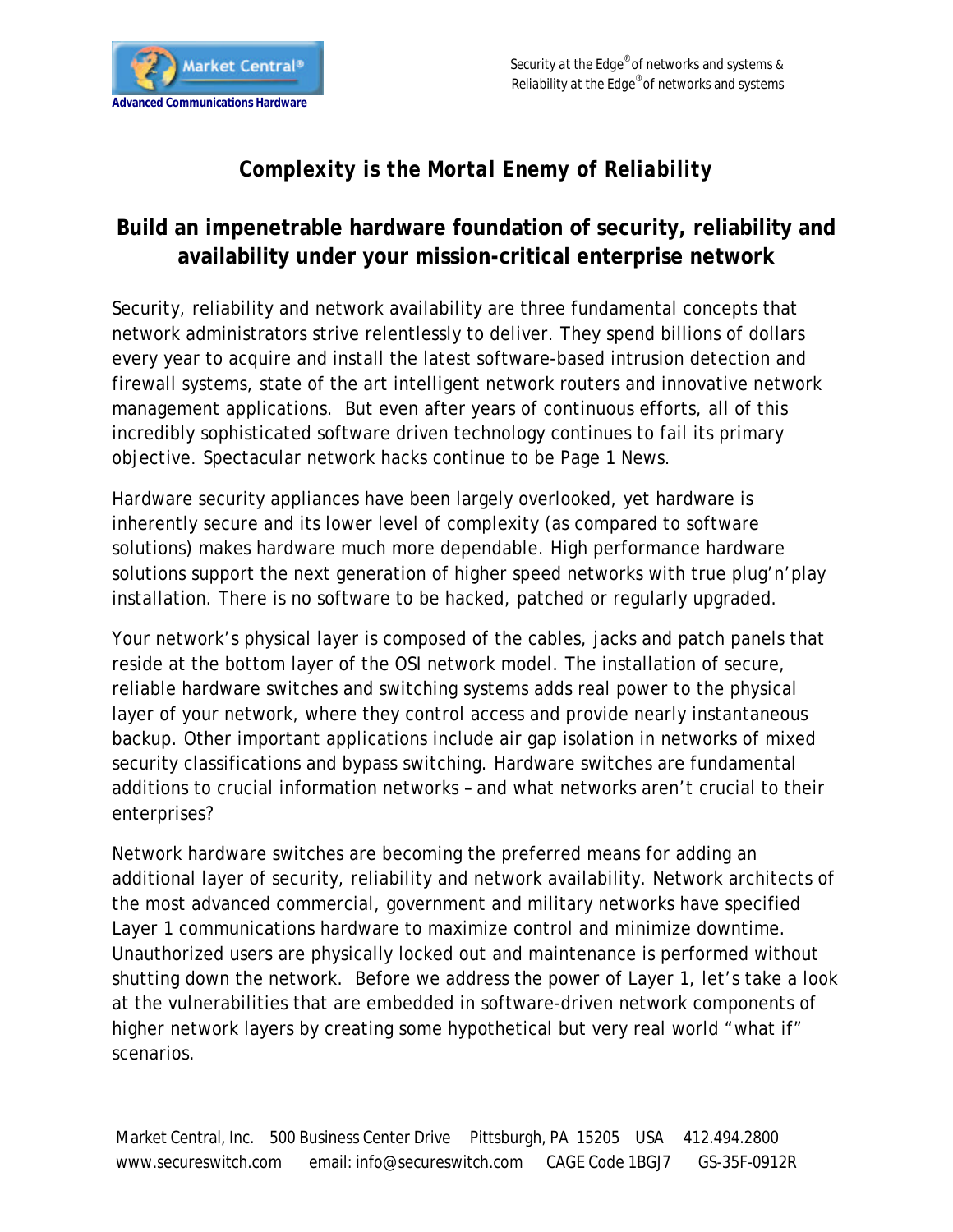

**Scenario A:** *"You are the data-center manager of a large financial services company whose success is built directly on the network. Your network is responsible for thousands of critical client transactions and is also home to the VoIP 7x24x365 call center. At 9:00 AM you have a catastrophic failure in a highdensity edge switch. Now what? The SNMP manager is down so it's useless for troubleshooting. Your help desk is unable to answer phone calls from angry users whose customers want to get that sell order in NOW. The IT Support Team has pinpointed the problem switch, but spare switches are stored in a different location.* 

*Scrambling to swap out the failed switch, you've solved a critical problem in just under an hour – relatively quickly. It's now 10:00 AM and the market dropped 400 points while your net was down. Someone has to answer to customers for their losses due to a brief network outage. No good deed goes unpunished…"*

Complexity is the mortal enemy of reliability. Failures of complex network components occur frequently and the consequences range from simple inconvenience to heavy financial losses and compromised public safety. How can network downtime be minimized without adding complexity that further reduces reliability?

Providers and consumers of crucial commercial and military information have formerly relied on duplication in higher layers of their network infrastructure, increasing their exposure to failures of complex network components. The availability of high performance hardware-based Layer 1 switches from Market Central has led to revised network architectures that offer much higher network availability to users and dependability to information providers. Reduced overall complexity dramatically improves network reliability while also implementing simplified access control and ease of network maintenance. The exceptionally high data rates made possible by proprietary fiber optic switches and 10 Gigabit Ethernet switches serve next generation networks and make their addition to present networks even more economical to implement.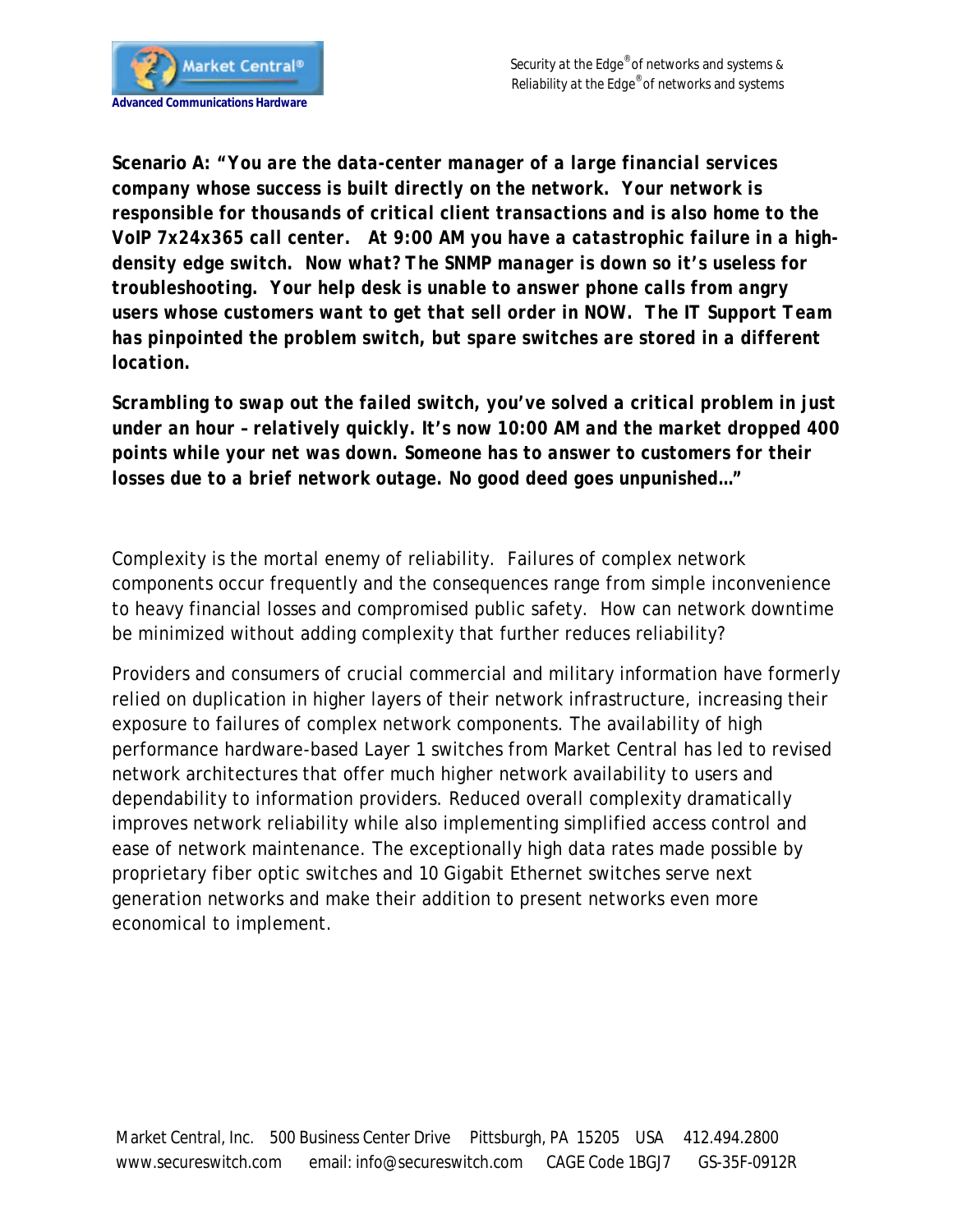

Market Central's SwitchMaster® Layer-1 ganged A/B switches enable a hot back-up network switch to be swapped almost instantly, maintaining workstation, server and IP-phone connections when a main switch fails. The swap can be controlled locally in the datacenter or from a remote location and downtime is measured in seconds, not hours. SwitchMaster® systems are scalable to thousands of users.



Figure 1 illustrates a typical SwitchMaster® ganged A/B switching solution.

**Figure-1**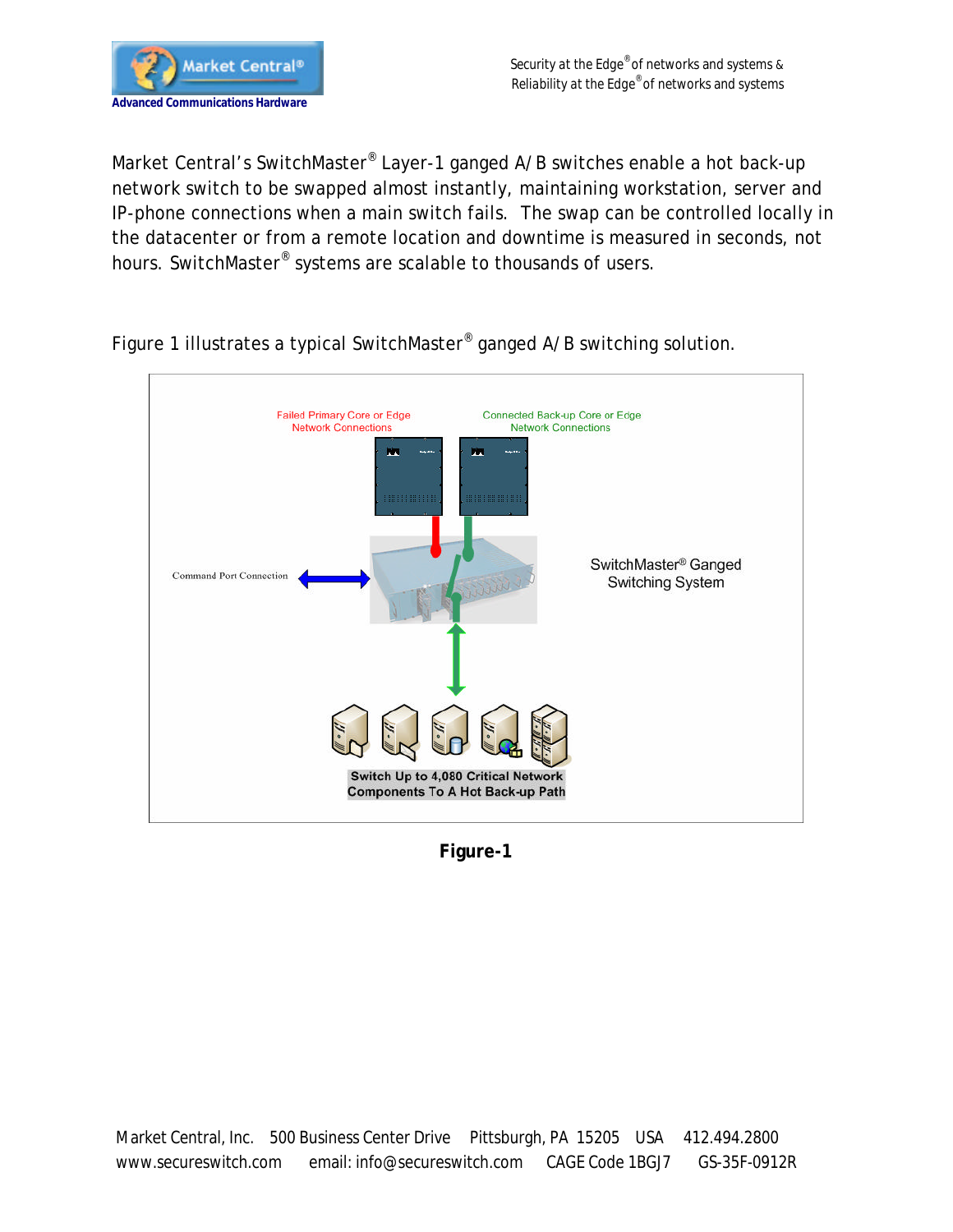

**Scenario B:** *"You are the administrator of a sensitive data network at a Defense Department location. Your network is equipped with the best intrusion detection and firewall systems that money can buy. The network infrastructure is built from top-of-the-line hardware with all the best management and intelligence features. Operations run smoothly until traffic volume suddenly multiplies. The network is under cyber attack by a hostile agent in an offshore location. The IDS detects the hack and your remediation plan launches – a few seconds too late. A new worm moves virally through the network as you watch it spread. Data files are corrupted and sensitive information is being transmitted through the hacker's unexpected back door. Pulling the main fiber link is the fastest way to shut it down. Only a few minutes have elapsed. How much information was lost? How much was leaked? How long will it take to restore the corrupted files and to determine what got out? The magnitude of the required damage control will not be known for hours, maybe days, and there could be diplomatic consequences."*

Dramatic? You bet it is. Cyber terrorism is a fact of life in the Internet age. Civilization has come to depend on data networks and microprocessor-driven communications. Cell Phones, email, the electric power grid, ATM Machines, air traffic and even retail cash registers all incorporate network based technologies. Compromised networks can produce consequences far beyond mere inconvenience. Loss of life, compromised national security and financial ruin are well publicized consequences of network failures.

Cyber terrorists target the computers and networks that pervade modern civilization and maintain everyone's safety. Their attacks have come without warning and have destroyed and compromised critical information at Internet speed. The greatest challenges after an attack has begun can be to protect the network from continuing hacks while stopping the outflow of sensitive data. Often the best immediate response is to disconnect the critical network components including the WAN links as quickly as possible.

The damage in this case can be minimized by implementing a system for disconnecting the internal LAN from the WAN immediately upon detection of the hack.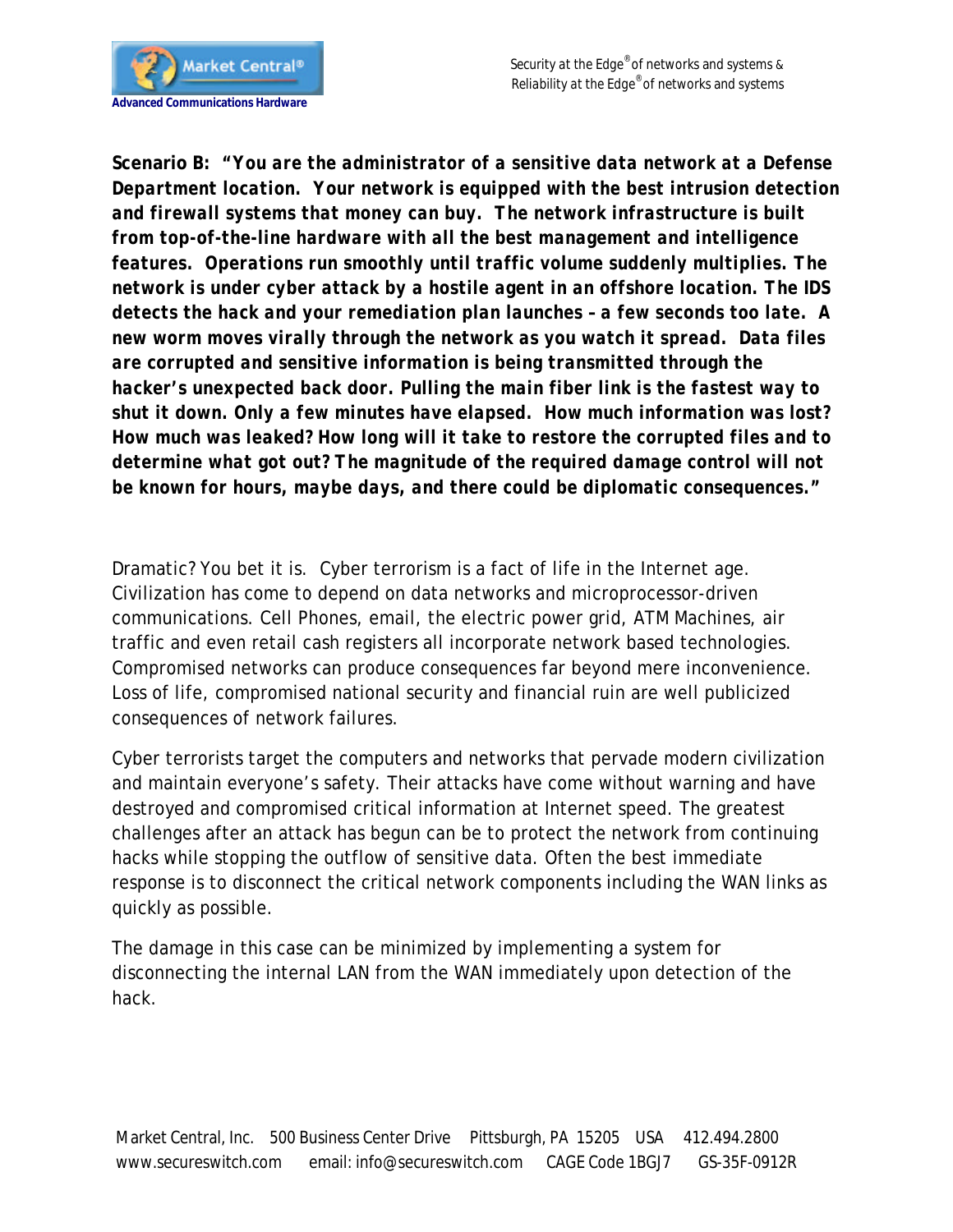

The SwitchMaster® equipment deployed in this case is the same system as that of Scenario A but it's installed in a different manner. As illustrated in Figure 2, all network traffic passes through the SwitchMaster® System which also has connectivity to the intrusion detection system. Operation is elegantly simple: When the IDS detects a hostile event it issues a command to the SwitchMaster® system, isolating the paths to the affected equipment.

The system should also have conveniently located local control for managing individual blades and all blades in a system. The SwitchMaster system does this via toggle switches. Local RS232 serial terminal control is also standard in every SwitchMaster<sup>®</sup> system. Other control options are available including remotely located manual switches, telnet, web browser and SNMP remote control, and a point and click JAVA based GUI.



**Figure 2**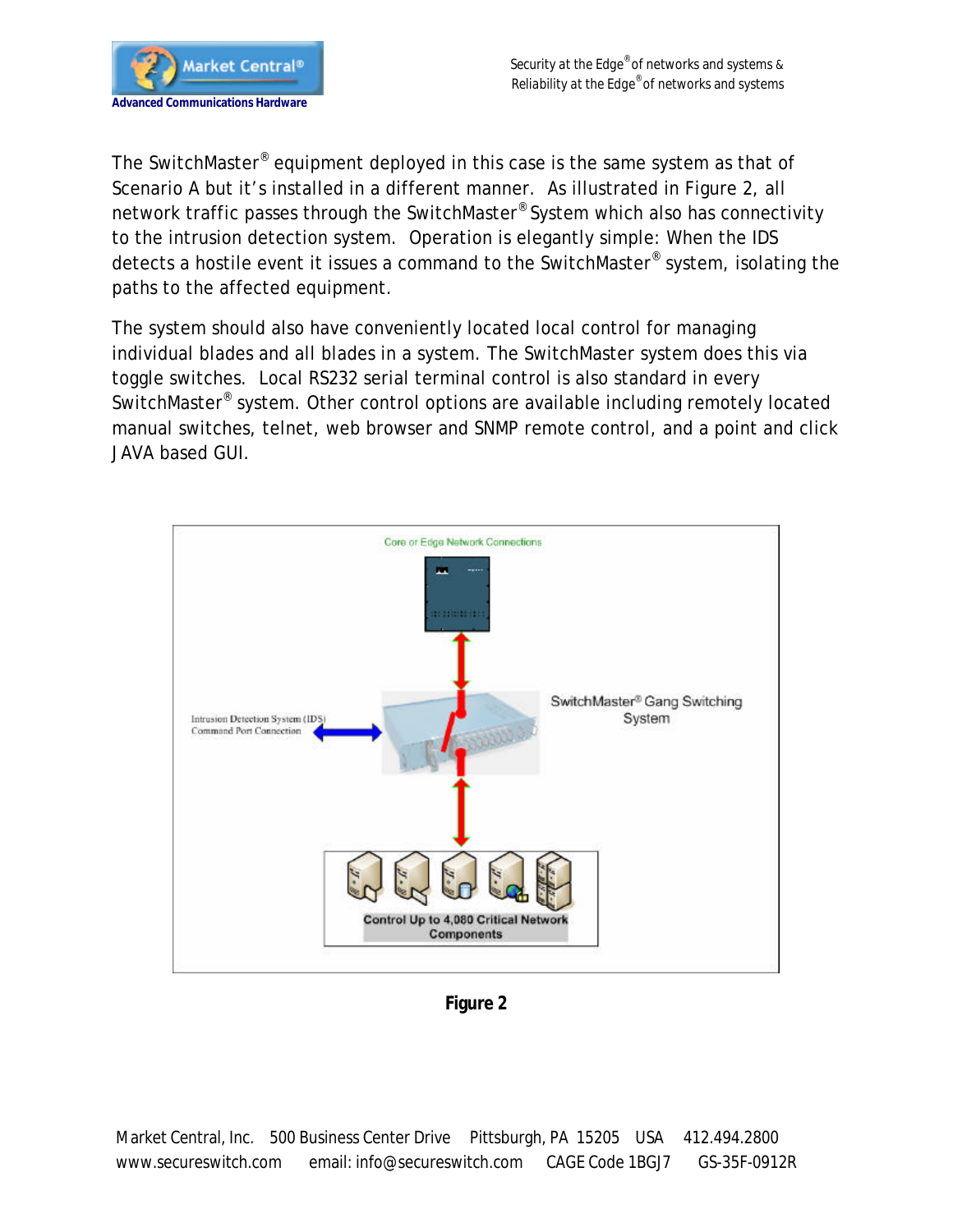## **About SwitchMaster® ganged A/B physical layer switching systems**

SwitchMaster® Layer 1 switching solutions are scalable hardware systems used in disaster recovery, continuity of operations and network access control applications. They are conceptually similar to the manual desktop A/B switches that were commonly used to share a Personal Computer's communications port with a modem and a printer. In fact, we were the originators of those early switches and SwitchMaster® systems are their advanced evolutionary descendants. We have manufactured hundreds of thousands of switches, sharers and converters in Pittsburgh that have been shipped to users worldwide over several decades.

At the heart of the SwitchMaster® family is the 19" blade-based rack mount chassis which is built to accept up to 16 A/B switch cards. Cards are available to switch many different communications interfaces and include proprietary latching micromirror fiber optic switches and Category 6 Ethernet switches. Multiple chassis can be daisy-chain connected together easily and quickly to build switching systems capable of supporting thousands of switched ports, each controlled individually and all controlled by a single network administrator locally or remotely.

SwitchMaster® A/B switch interfaces include Category-6 RJ45 10GbE, latching and non-latching Fiber Optics, serial (DB9, DB15 and DB25), RF Video, Coax and more. Custom card designs and configurations are available. Most SwitchMaster® A/B switch cards employ latching relay or proprietary micro-mirror technology as the switching mechanism. There are many important key benefits associated with these techniques:

- 1. These relays and micro-mirrors maintain electrical and optical continuity through the connected path and provide true air gap isolation in the disconnected path.
- 2. The connected path appears as nothing more than an unimpeded cable connection and all switch cards pass data independently of data rates, formats/protocols, and signal levels. SwitchMaster® systems can be used in any communications environment including data, voice and video applications.
- 3. The air gap in the disconnected path provides high isolation that enforces security. Although network switches in higher network layers can deactivate or disable network ports via software or logic, their continuing physical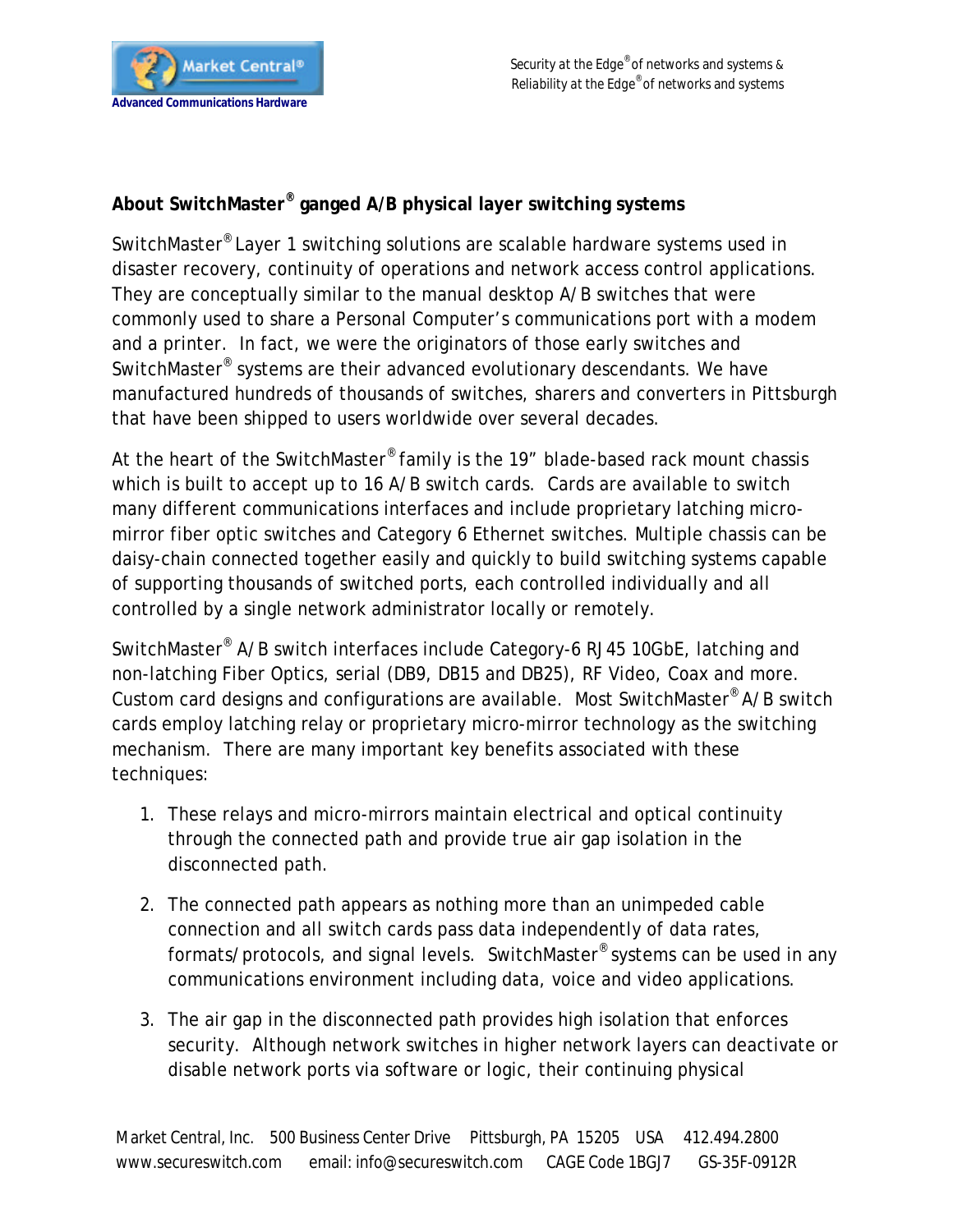

connection enables potential back doors to information flow. Back doors are locked shut by SwitchMaster<sup>®</sup> systems.

- 4. Latching relay circuitry was developed long ago and has an established record of utmost reliability in telephone networks. The technologies employed in SwitchMaster® systems have service lives measured in millions of cycles. Similar to the telephone systems in which they were first used, Market Central's switches maintain their connections even when power fails or is removed.
- 5. SwitchMaster® solutions are energy efficient. Each SwitchMaster® switch card is typically idle and draws insignificant power. Peak power consumption only occurs when the system is actually changing connection states, and then this peak time is measured in milliseconds before the unit returns to the idle state.
- 6. For additional efficiency, "*Zero Power Mode*" can be established by simply removing power from the system once the desired port connections have been made. Power is re-applied to the system when port connection states must be changed. Again, the latching circuits ensure that data will pass through the system when power has been removed from it. There is no power consumed when a SwitchMaster® system is operated in Zero Power Mode.
- 7. SwitchMaster<sup>®</sup> solutions add no significant burden on data center cooling systems.

SwitchMaster® solutions are the most flexible, reliable and secure systems available and are widely deployed by well known financial service providers, in transportation signaling systems, process industries and within many government agencies including the United States Department of Defense. They provide security and enhance network availability in mission-critical systems worldwide. To learn more about SwitchMaster® solutions and the inherent reliability and security of hardware please contact our sales engineers now.